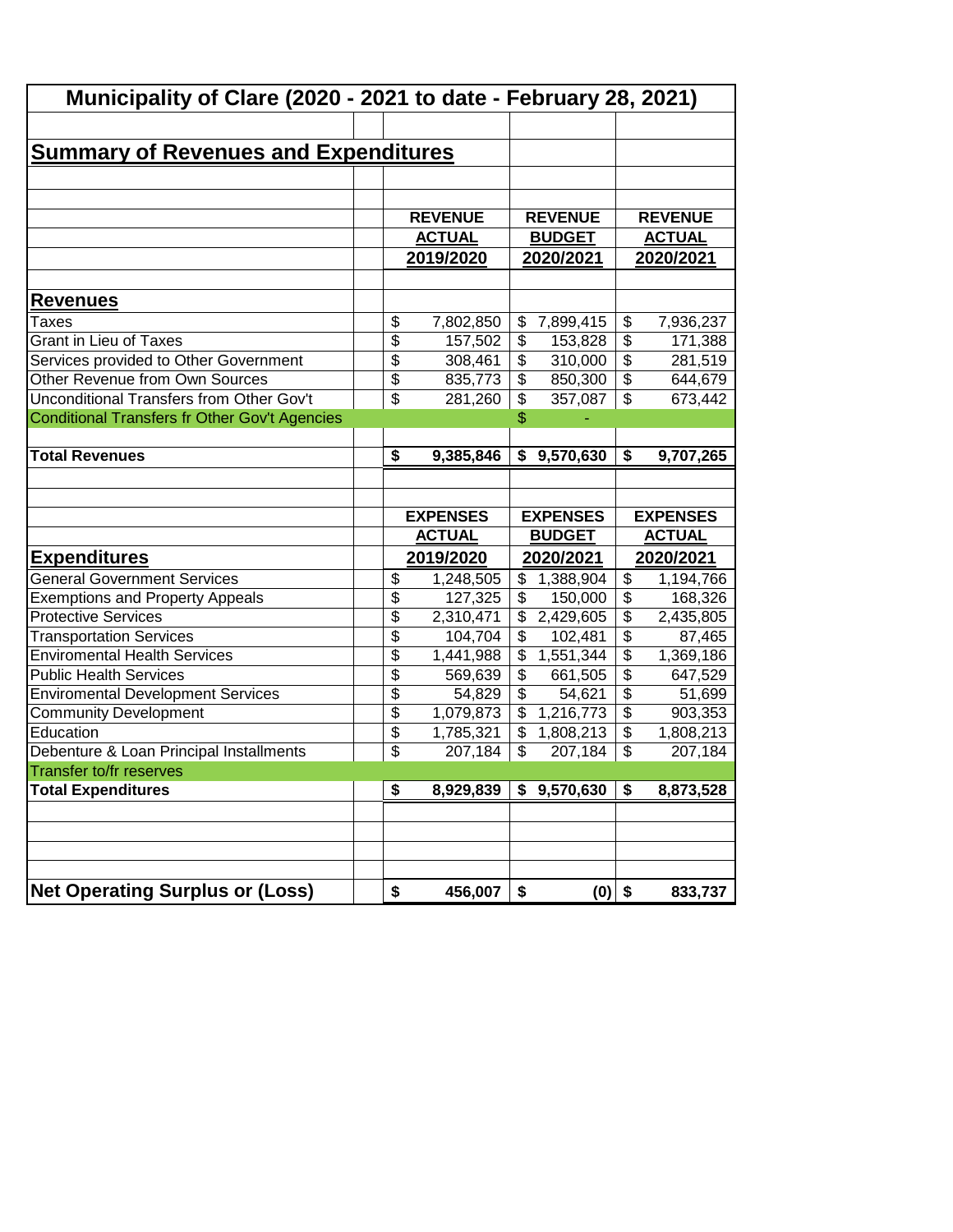|                 | Municipality of Clare (2020 - 2021 to date - February 28, 2021) |               |                 |                                                        |               |
|-----------------|-----------------------------------------------------------------|---------------|-----------------|--------------------------------------------------------|---------------|
|                 |                                                                 |               |                 |                                                        | Page 2        |
|                 |                                                                 |               |                 |                                                        |               |
| <b>Revenues</b> |                                                                 |               | <b>REVENUE</b>  |                                                        |               |
|                 |                                                                 | <b>ACTUAL</b> | <b>BUDGET</b>   |                                                        | <b>ACTUAL</b> |
|                 |                                                                 |               |                 |                                                        |               |
| Acc#            |                                                                 | 2019/2020     | 2020/2021       |                                                        | 2020/2021     |
|                 | <u>Taxes</u>                                                    |               |                 |                                                        |               |
| 11100           | <b>Assessable Property</b>                                      |               |                 |                                                        |               |
| 11110           | <b>Residential Tax</b>                                          | 4,903,475     | 5,020,669       | \$                                                     | 5,020,669     |
| 11120           | <b>Commercial Tax</b>                                           | 1,409,006     | 1,413,264       | \$                                                     | 1,413,264     |
| 11151           | Resource Tax                                                    | 456,467       | 431,107         | $\overline{\boldsymbol{\mathsf{s}}}$                   | 431,136       |
| 11153           | Forest Property taxes (-50,000 acres @ .25)                     | \$<br>24,980  | 24,980          | $\boldsymbol{\mathsf{S}}$                              | 24,991        |
| 11154           | Forest Property taxes (+50,000 acres @ .40)                     | \$<br>8,462   | 8,462           | $\boldsymbol{\theta}$                                  | 8,248         |
| 11182           | Area Rate Collected for Fire Depts (5¢ uniform rate)            | 291,930       | 296,240         | $\overline{\boldsymbol{\mathsf{s}}}$                   | 296,704       |
| 11182           | Area Rate Collected for Fire Truck (6¢ uniform rate)            | 350,284       | 355,490         | $\boldsymbol{\mathsf{S}}$                              | 355,490       |
| 11290           | Area Rates - Street Lights                                      | 22,732        | 23,275          | $\boldsymbol{\mathsf{S}}$<br>$\boldsymbol{\mathsf{S}}$ | 23,379        |
| 11185           | Private Road Maintenance (By-Law 34)                            |               | 4,600           |                                                        | 4,600         |
|                 | <b>Sub-Total</b>                                                | 7,467,336     | 7,578,087<br>\$ | \$                                                     | 7,578,481     |
| 11400           | <b>Business Property</b>                                        |               |                 |                                                        |               |
| 11420           | Based on Revenue - Aliant                                       | 29,901        | 28,000          | $\boldsymbol{\theta}$                                  | 27,745        |
| 12430           | NS Power Inc. (Grant in lieu of taxes)                          | 5,123         | 5,123           | $\boldsymbol{\mathsf{S}}$                              | 5,029         |
| 11431           | NSFM - Nova Scotia Power (HST Rebate)                           | 13,488        | 13,000          | $\boldsymbol{\mathsf{S}}$                              | 23,353        |
|                 |                                                                 |               |                 |                                                        |               |
|                 | <b>Sub-Total</b>                                                | 48,512        | 46,123          | \$                                                     | 56,127        |
|                 |                                                                 |               |                 |                                                        |               |
| 11900           | <b>Other Taxes</b>                                              |               |                 |                                                        |               |
| 11910           | Deed Transfer Tax                                               | \$<br>111,082 | 105,000         | $\boldsymbol{\theta}$                                  | 124,219       |
|                 | <b>Sewer Services Charges</b>                                   |               |                 |                                                        |               |
| 11184           | Church Point - Sewer Services (236Ux\$200)                      | 46,800        | 47,200          | $\boldsymbol{\theta}$                                  | 46,800        |
| 11210           | Meteghan/Mriver/MCentre - Sewer Serv (510Ux\$200)               | 102,000       | 102,000         | $\boldsymbol{\theta}$                                  | 101,400       |
| 11214           | Church Point - Sewer Frontage                                   | 1,261         | 1,261           | \$                                                     | 5,352         |
| 11215           | Belliveau Cove - Frontage                                       | 4,000         |                 |                                                        |               |
| 11216           | Meteghan River/Centre Ext - Frontage Charges (residentia        | 8,659         | 6,344           | $\boldsymbol{\mathsf{\$}}$                             | 10,459        |
| 11211           | Belliveau Cove - Sewer Services (67Ux\$200)                     | 13,200        | 13,400          | $\boldsymbol{\mathsf{S}}$                              | 13,400        |
|                 | <b>Sub-Total</b>                                                | 287,002       | 275,205         | \$                                                     | 301,630       |
|                 |                                                                 | 7,802,850     | 7,899,415       | \$                                                     | 7,936,237     |
|                 |                                                                 |               |                 |                                                        |               |
|                 | <b>Grants in Lieu of Taxes</b>                                  |               |                 |                                                        |               |
| 12100           | <b>Federal Government</b>                                       | \$<br>23,694  | 21,848          | \$                                                     | 20,461        |
| 12100           | <b>Federal Government Agencies</b>                              |               |                 |                                                        |               |
| 12300           | <b>Provincial Government</b>                                    |               |                 |                                                        |               |
|                 | Prov. Properties/Resource Farm/Supporting Inst.                 | 115,107       | 115,354         | \$                                                     | 135,550       |
| 11940           | <b>Fire Protection Grant (Schools)</b>                          | 6,781         | 5,029           | $\overline{\mathcal{L}}$                               | 6,780         |
|                 |                                                                 |               |                 |                                                        |               |
|                 | <b>Provincial Government Agencies</b>                           |               |                 |                                                        |               |
| 11930           | NS Liquor Corporation Tax                                       | 8,597         | 8,597           | $\boldsymbol{\mathsf{S}}$                              | 8,597         |
| 11950           | <b>Civic Addressing Grant</b>                                   | 3,323         | 3,000           |                                                        |               |
|                 | <b>TOTAL GRANTS IN LIEU OF TAXES</b>                            | 157,502       | 153,828         | \$                                                     | 171,388       |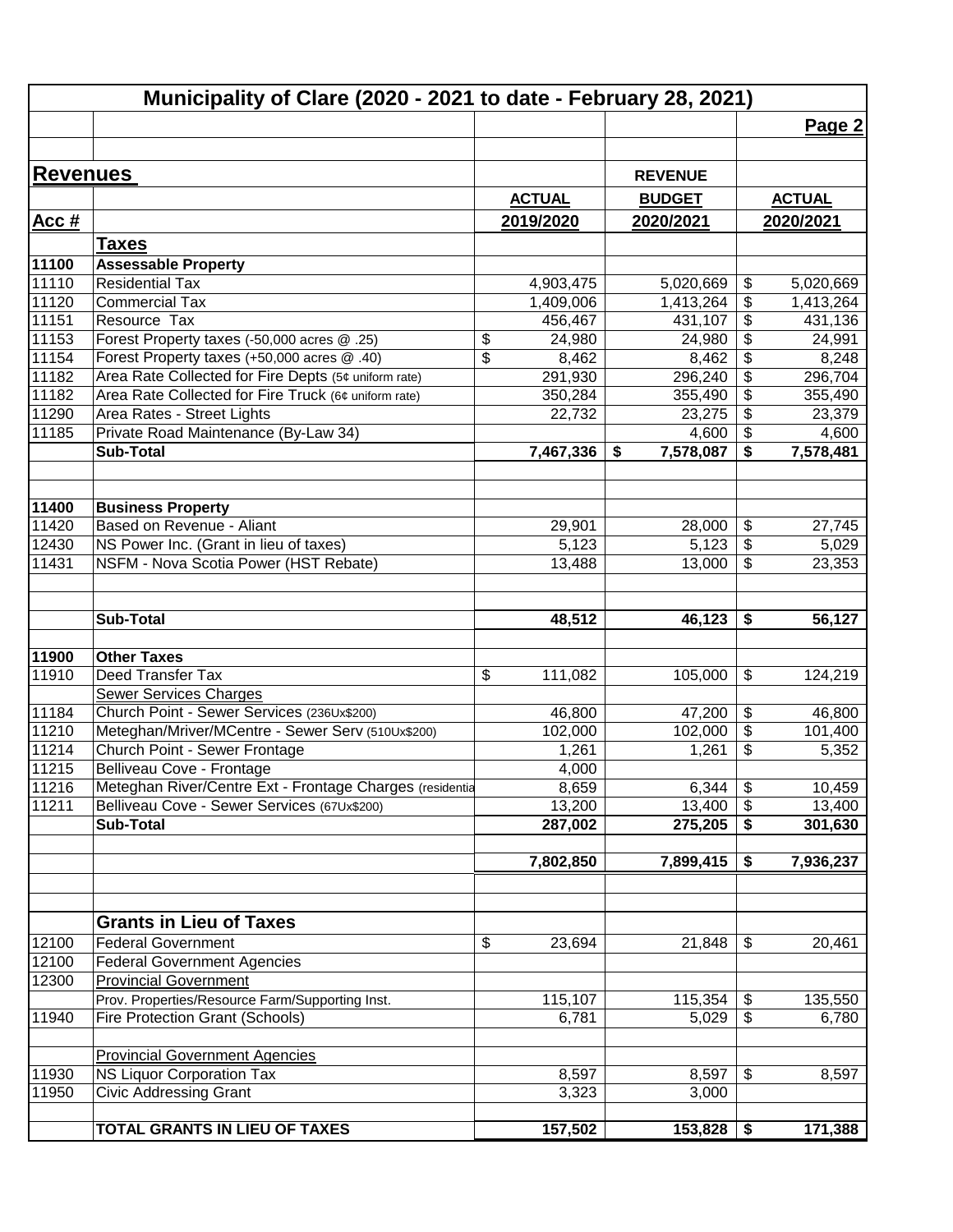|                 | Municipality of Clare (2020 - 2021 to date - February 28, 2021) |                 |               |                         |               |                                      |               |
|-----------------|-----------------------------------------------------------------|-----------------|---------------|-------------------------|---------------|--------------------------------------|---------------|
|                 |                                                                 |                 |               |                         |               |                                      | Page 3        |
| <b>Revenues</b> |                                                                 |                 |               |                         |               |                                      |               |
|                 |                                                                 |                 | <b>ACTUAL</b> |                         | <b>BUDGET</b> |                                      | <b>ACTUAL</b> |
| Acc #           |                                                                 |                 | 2019/2020     |                         | 2020/2021     |                                      | 2020/2021     |
|                 |                                                                 |                 |               |                         |               |                                      |               |
| 13000           | <b>Services Provided to Other Gov't</b>                         |                 |               |                         |               |                                      |               |
| 13340           | Landfill/Transfer Tipping Fees & White Goods                    | \$              | 308,461       | \$                      | 310,000       | \$                                   | 281,519       |
|                 | TOTAL SERVICES PROV.TO OTHER GOV'T                              | \$              | 308,461       | \$                      | 310,000       | \$                                   | 281,519       |
| 15000           | <b>Other Revenue from Own Sources</b>                           |                 |               |                         |               |                                      |               |
| 15100           | <b>Building &amp; Development Permits</b>                       | \$              | 26,845        | \$                      | 26.000        | \$                                   | 89,112        |
| 15108           | Dog Tags                                                        | \$              | 180           | \$                      | 50            | \$                                   | 10            |
| 15200           | Fines (RCMP)                                                    | \$              | 24,866        | \$                      | 25,000        | \$                                   | 12,388        |
| 15210           | Miscellaneous - CHC                                             | $\overline{\$}$ | 1,676         | \$                      | 1,500         | $\overline{\mathbf{S}}$              | 930           |
| 15301           | Rent - Clare Health Centre                                      | \$              | 250,963       | \$                      | 254, 134      | \$                                   | 254,934       |
| 15302           | Rent - Cultural Hub Culturel                                    | \$              | 12,000        | \$                      | 12,000        | \$                                   | 12,000        |
| 15304           | Clare Veteran Centre - Rentals                                  | \$              | 12,545        | $\overline{\mathbf{3}}$ | 12,500        | $\overline{\boldsymbol{\mathsf{s}}}$ | 2,120         |
| 15305           | Eco Park - Rent                                                 | \$              | 25,200        | \$                      | 10,500        | $\overline{\mathcal{S}}$             | 25,200        |
| 15400           | <b>Operational Grants (SWNDHA)</b>                              | \$              | 84,016        | \$                      | 84,016        | \$                                   | 84,830        |
| 15500           | Return on Investments                                           | $\overline{\$}$ | 41,013        | $\overline{\mathbf{3}}$ | 40,000        | $\overline{\boldsymbol{\mathsf{s}}}$ | 30,206        |
| 15600           | Penalties and Interest on Taxes                                 | \$              | 106,346       | \$                      | 90,000        | \$                                   | 57,062        |
| 15932           | <b>Tax Sale Fees</b>                                            | \$              | 6,850         | \$                      | 7,500         | $\frac{1}{2}$                        | 7,650         |
| 15928           | <b>Tent Rentals</b>                                             | \$              | 8,000         | \$                      | 7,000         | \$                                   |               |
| 15930           | Miscellaneous                                                   | \$              | 5,008         | $\overline{\mathbf{3}}$ | 13,500        | \$                                   | 3,940         |
|                 |                                                                 | \$              | 605,508       | \$                      | 583,700       | \$                                   | 580,382       |
|                 | <b>Community Development</b>                                    |                 |               |                         |               |                                      |               |
| 11190           | Gran Fondo - Registrations                                      | \$              | 108,853       | \$                      | 105,000       | \$                                   | (19, 226)     |
| 11191           | Gran Fondo - Sponsorship                                        | \$              | 17,525        | \$                      | 19,000        | $\frac{1}{2}$                        |               |
| 11192           | Gran Fondo - Other Revenues                                     | \$              | 13,591        | \$                      | 13,000        | \$                                   | 475           |
|                 | -Total GranFondo Revenue                                        | \$              | 139,969       | $\overline{\mathbf{e}}$ | 137,000       | \$                                   | (18, 751)     |
|                 | <b>Total Tourism Revenue</b>                                    | \$              | 49,532        | \$                      | 93,200        | \$                                   | 64,602        |
|                 | <b>Total Recreation Revenue</b>                                 | \$              | 40,764        | \$                      | 36,400        | $\overline{\mathbf{s}}$              | 18,445        |
|                 | <b>Total Community Development</b>                              | \$              | 230,265       | \$                      | 266,600       | \$                                   | 64,297        |
|                 |                                                                 |                 |               |                         |               |                                      |               |
|                 | TOTAL OTHER REVENUE FR OWN SOURCES                              | \$              | 835,773       | \$                      | 850,300       | \$                                   | 644,679       |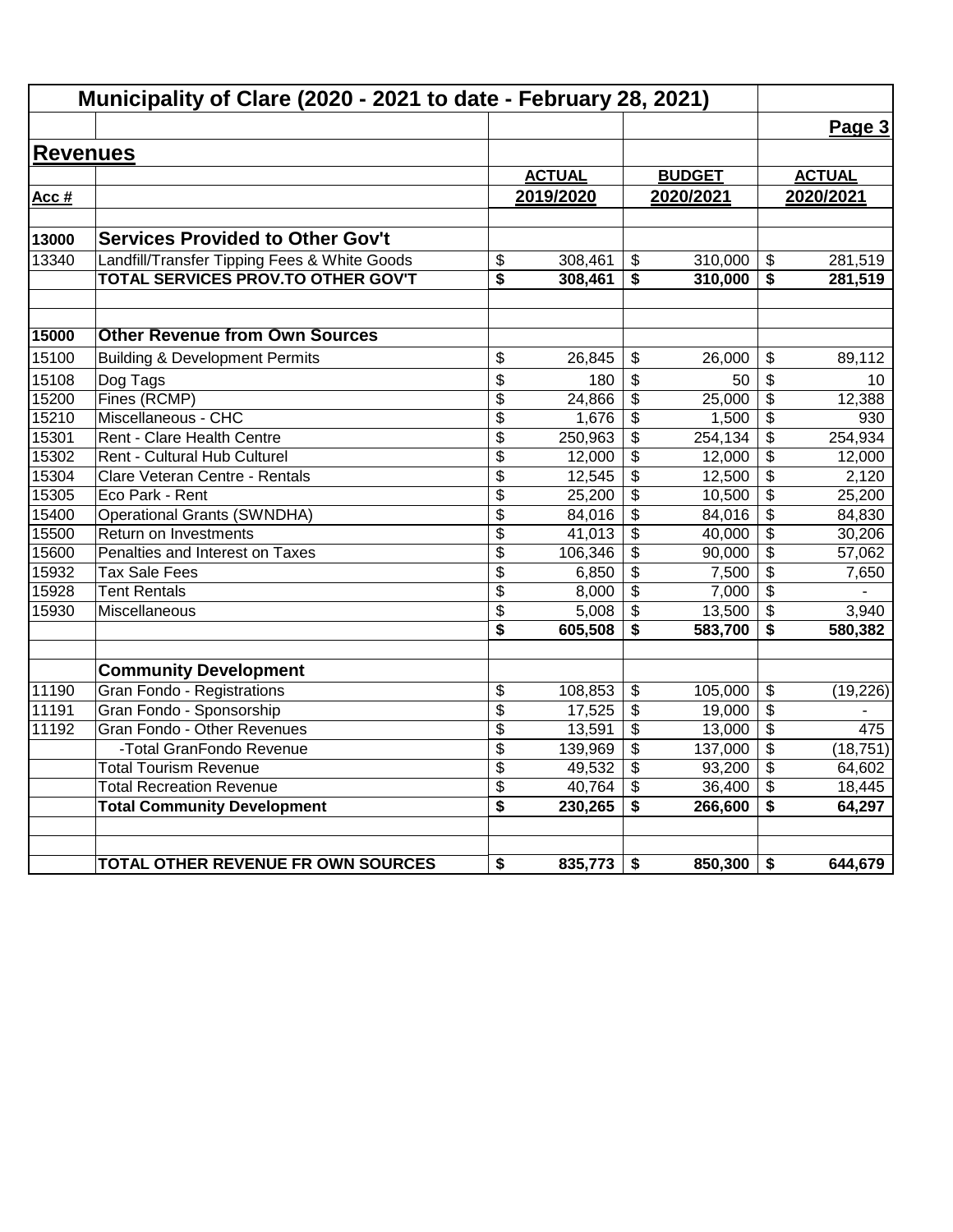|                        | Municipality of Clare (2020 - 2021 to date - February 28, 2021) |                                |    |           |               |
|------------------------|-----------------------------------------------------------------|--------------------------------|----|-----------|---------------|
|                        |                                                                 |                                |    |           | Page 4        |
| <b>Revenu<u>es</u></b> |                                                                 |                                |    |           |               |
|                        |                                                                 |                                |    |           |               |
|                        |                                                                 |                                |    |           |               |
|                        |                                                                 | <b>ACTUAL</b><br><b>BUDGET</b> |    |           | <b>ACTUAL</b> |
| ACC#                   |                                                                 | 2019/2020                      |    | 2020/2021 | 2020/2021     |
|                        |                                                                 |                                |    |           |               |
|                        | <b>Unconditional Transfers from Other Gov'ts</b>                |                                |    |           |               |
| 16281                  | Municipal Finance Capacity Grant                                | \$<br>223,087                  | \$ | 223,087   | \$<br>167,316 |
| 12009                  | Grants - CMA                                                    | \$<br>13,173                   | \$ |           |               |
| 12009                  | Doctors NS/Assoc.Comm. Health Centre                            | \$<br>5,000                    | \$ |           | \$<br>5,000   |
| 12009                  | PNS - French Language Services                                  | \$<br>40,000                   | \$ | 40,000    | \$<br>40,000  |
| 12009                  | Communauté accueillante (Federal Program)                       |                                | \$ | 94.000    | \$<br>232,626 |
| 12009                  | PNS - Safe Restart Municipal Operating                          |                                |    |           | 228,500       |
|                        | TOTAL UNCONDITIONAL TRANSFERS FR OTHER GOV'TS \$                | 281,260                        | S  | 357,087   | \$<br>673,442 |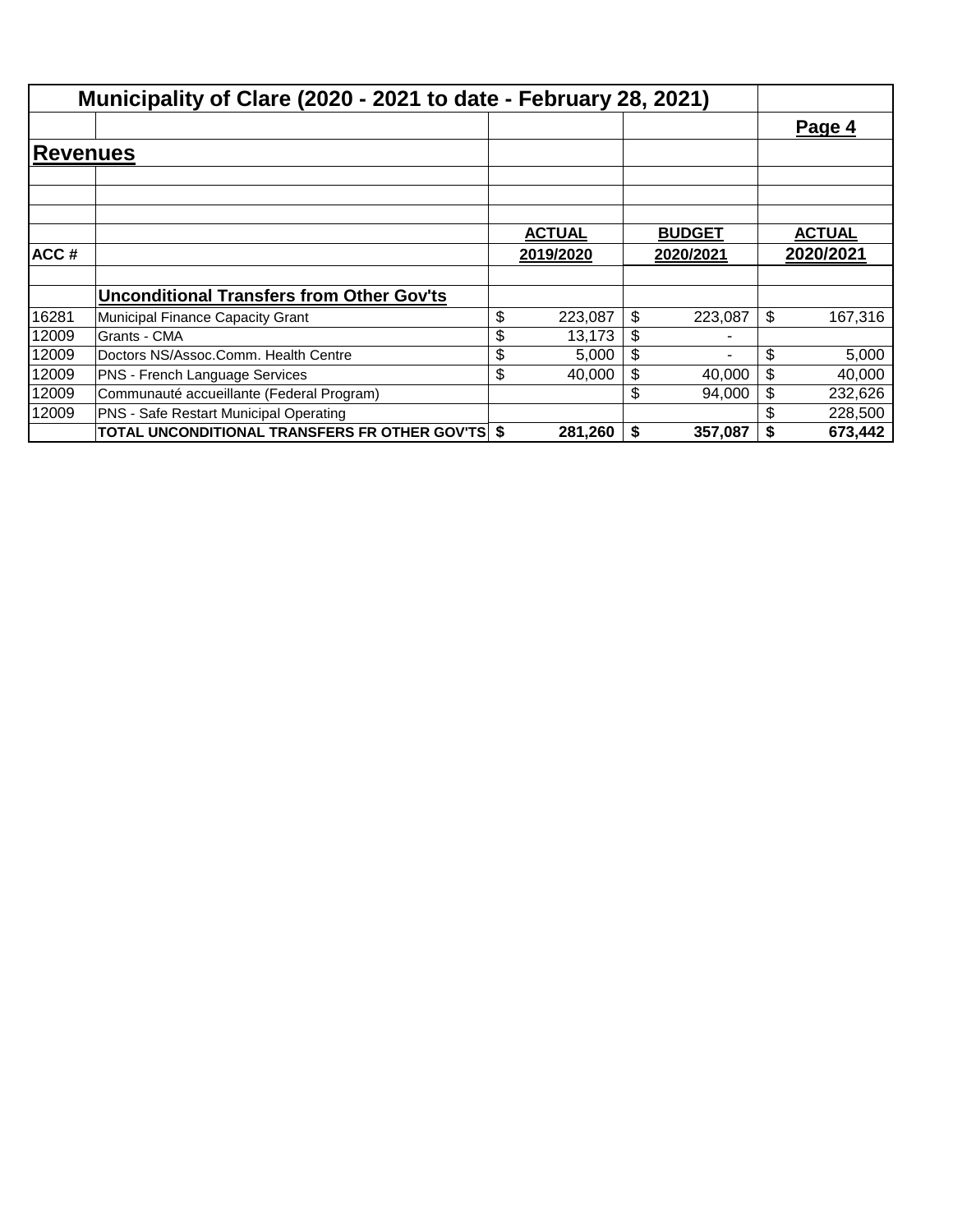| Municipality of Clare (2020 - 2021 to date - February 28, 2021) |                                            |                 |                 |                 |                 |                                            |                |
|-----------------------------------------------------------------|--------------------------------------------|-----------------|-----------------|-----------------|-----------------|--------------------------------------------|----------------|
|                                                                 |                                            |                 |                 |                 |                 |                                            |                |
|                                                                 | <b>Expenditures</b>                        |                 |                 |                 |                 |                                            | Page 5         |
| 21243                                                           | Low Income Exemptions & Appeals            | \$              | 127,325         | \$              | 150,000         | \$                                         | 168,326        |
| 21244                                                           |                                            |                 |                 |                 |                 |                                            |                |
|                                                                 |                                            |                 | <b>ACTUAL</b>   |                 | <b>BUDGET</b>   |                                            | <b>ACTUAL</b>  |
| <u>ACC#</u>                                                     |                                            |                 | 2019/2020       |                 | 2020/2021       |                                            | 2020/2021      |
|                                                                 | <b>GENERAL GOVERNMENT SERVICES</b>         |                 |                 |                 |                 |                                            |                |
|                                                                 | <b>Warden and Council</b>                  |                 |                 |                 |                 |                                            |                |
| 21110                                                           | Council Honorarium                         | \$              | 194,229         | \$              | 198,500         | \$                                         | 183,067        |
| 21111                                                           | Council - Mileage, & Conferences           | \$              | 20,799          | \$              | 28,000          | \$                                         | 1,453          |
|                                                                 | Sub-Total                                  | \$              | 215,028         | \$              | 226,500         | \$                                         | 184,519        |
|                                                                 |                                            |                 |                 |                 |                 |                                            |                |
|                                                                 | <b>Administration-Salaries</b>             | \$              | 397,224         | \$              | 429,774         | \$                                         | 391,361        |
|                                                                 | CAO / Assistant to the CAO /               |                 |                 |                 |                 |                                            |                |
|                                                                 | Director of Finance/ Tax Clerk /           |                 |                 |                 |                 |                                            |                |
|                                                                 | Accounting Clerk / Communications Officer  |                 |                 |                 |                 |                                            |                |
| 20020                                                           | <b>Administration-Other</b><br>C.P.P.      | \$              | 23,443          | \$              | 27,235          | \$                                         | 22,807         |
| 20030                                                           | EI                                         | \$              | 7,354           | \$              | 7,285           | \$                                         | 6,453          |
| 20040                                                           | Pension Plan                               | \$              | 22,887          | \$              | 24,124          | \$                                         | 22,420         |
| 20060                                                           | Insurance                                  | \$              | 15,731          | \$              | 18,915          | \$                                         | 16,201         |
| 21112                                                           | Simultaneous Translation                   | \$              | 9,492           | \$              | 13,000          | \$                                         | 5,934          |
| 21113                                                           | <b>Translation of Documents</b>            | \$              | 3,546           | \$              | 7,000           | \$                                         | 4,261          |
| 21241                                                           | Clerk's Pension (Delphis until 1993)       | \$              | 12,463          | \$              | 3,500           | $\overline{\$}$                            | 2,868          |
| 21242                                                           | IT Support / Procom & Hosting              | \$              | 23,055          | \$              | 28,000          | \$                                         | 23,263         |
|                                                                 | IT Maintenance Contract - 55%              | \$              |                 | \$              | 30,000          | \$                                         | 25,350         |
| 21282                                                           | Newsletter (4 publications)                | \$              | 2,440           | \$              | 5,400           | \$                                         | 3,492          |
| 21283                                                           | Home Page\Production\Mun Website\U-Stream  | \$              | 1,316           | \$              | 4,500           | $\overline{\mathbf{3}}$                    | 2,500          |
| 21285                                                           | <b>General Repairs</b>                     | \$              | 3,631           | \$              | 5,000           | $\overline{\$}$                            | 8,937          |
| 21286                                                           | Lawn Maint / Snow Removal/ Landscaping     | \$              | 2,734           | \$              | 3,000           | $\overline{\boldsymbol{\theta}}$           | 1,880          |
| 21288                                                           | Janitor salaries                           | $\overline{\$}$ | 11,721          | \$              | 12,620          | $\overline{\mathcal{L}}$                   | 11,883         |
| 21289                                                           | <b>Heating fuel</b>                        | \$              | 7,570           | \$              | 8,500           | $\overline{\boldsymbol{\mathsf{s}}}$       | 4,556          |
| 21290                                                           | Postage                                    | \$              | 20,667          | \$              | 18,000          | \$                                         | 13             |
| 21291                                                           | Supplies<br>Solicitor                      | \$<br>\$        | 9,383           | \$              | 10,000          | \$<br>$\boldsymbol{\mathsf{S}}$            | 7,515          |
| 21293<br>21294                                                  | <b>Promotional Materials/Advertising</b>   | \$              | 11,169<br>5,229 | \$<br>\$        | 13,000<br>5,000 | $\overline{\boldsymbol{\theta}}$           | 5,067          |
| 21295                                                           | Hydro                                      | \$              | 8,822           | \$              | 10,000          | \$                                         | 8,532          |
| 21296                                                           | <b>Equipment Rental</b>                    | \$              | 8,244           | \$              | 8,266           | \$                                         | 7,590          |
| 21297                                                           | Advertising                                | \$              | 3,231           | \$              | 4,000           | $\overline{\$}$                            | 2,612          |
| 21298                                                           | Telephone/Fax/Internet                     | \$              | $11,070$ \$     |                 | $11,000$ \$     |                                            | 9,511          |
| 21299                                                           | Auditors                                   | \$              | 32,361          | \$              | 26,594          | \$                                         | 23,434         |
| 21300                                                           | Tax Sale Expense                           | \$              | 3,997           | \$              | 7,500           | \$                                         | 4,598          |
| 21301                                                           | <b>Workmen's Compensation</b>              | $\overline{\$}$ | 4,845           | \$              | 5,376           | $\overline{\$}$                            | 5,270          |
| 21303                                                           | Briefs/Presentations/Speeches              | \$              |                 | \$              |                 | \$                                         |                |
| 21304                                                           | NSFM (membership)                          | \$              | 5.824           | \$              | 6,000           | $\sqrt{2}$                                 | 6,043          |
| 21305                                                           | FCM (membership)                           | \$              | 1,660           | \$              | 1,800           | \$                                         | 2,114          |
| 21306                                                           | AMA (membership)                           | \$              | 688             | \$              | 688             | $\overline{\boldsymbol{\mathfrak{s}}}$     | 688            |
| 21308                                                           | Banking Fees & Debit                       | \$              | 7,393           | \$              | 8,000           | $\overline{\boldsymbol{\mathfrak{s}}}$     | 7,070          |
| 21309<br>21311                                                  | Misc<br>Office Equipment & Small Furniture | \$<br>\$        | 6,004<br>94     | \$<br>\$        | 6,000<br>2,000  | $\overline{\mathbf{3}}$<br>$\overline{\$}$ | 5,868          |
| 21312                                                           | <b>Special Events</b>                      | \$              | 6,425           | $\overline{\$}$ | 6,000           | $\overline{\$}$                            | 1,326<br>3,835 |
| 21314                                                           | <b>US Exchange</b>                         | \$              | (964)           | \$              | (1,000)         | $\sqrt{2}$                                 | (676)          |
| 21248                                                           | <b>Assessment Services</b>                 | \$              | 255,932         | \$              | 257,120         | $\boldsymbol{\mathsf{S}}$                  | 257,120        |
| 21910                                                           | Election/Plebiscite/Boundary Review/other  | \$              | 736             | \$              | 25,000          | \$                                         | 17,639         |
| 21920                                                           | Mileage/Training / Conferences             | \$              | 20,411          | \$              | 22,000          | $\overline{\$}$                            | 7,789          |
| 21930                                                           | Insurance (Property/Liability)             | $\overline{\$}$ | 31,756          | \$              | 42,207          | $\sqrt[6]{\frac{1}{2}}$                    | 42,109         |
| 21950                                                           | Grants to Organizations                    | \$              | 33,893          | \$              | 40,000          | \$                                         | 31,013         |
|                                                                 | Internet Project                           |                 |                 | \$              | $\blacksquare$  |                                            |                |
|                                                                 |                                            |                 |                 |                 |                 |                                            |                |
|                                                                 | <b>Sub-Total</b>                           | \$              | 1,033,477       | \$              | 1,162,404       | \$                                         | 1,010,247      |
|                                                                 |                                            |                 |                 |                 |                 |                                            |                |
|                                                                 | TOTAL GENERAL GOVERNMENT SERVICES          | \$              | 1,248,505       | \$              | 1,388,904       | \$                                         | 1,194,766      |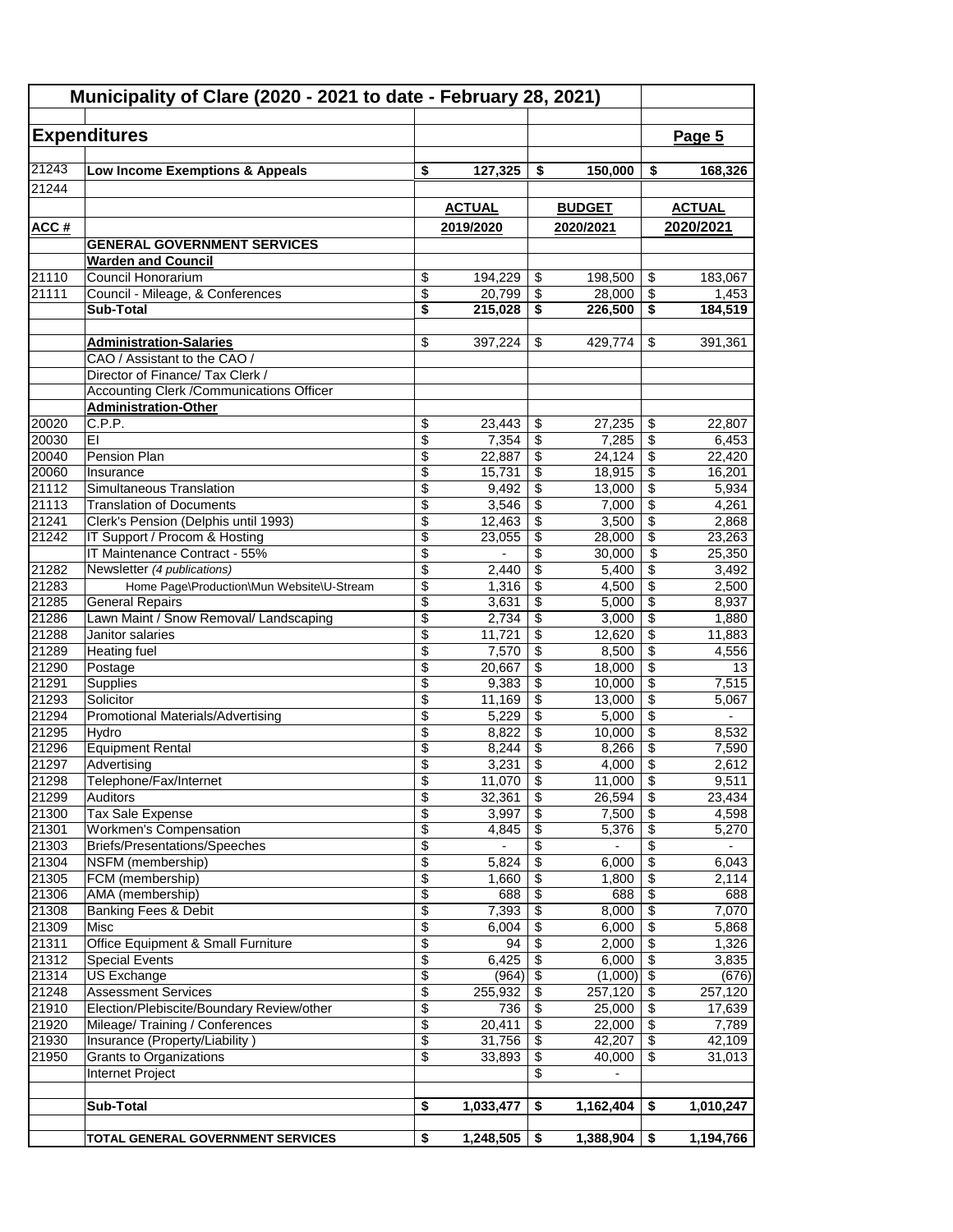|                | Municipality of Clare (2020 - 2021 to date - February 28, 2021)    |          |                       |                                |                                   |                          |                          |
|----------------|--------------------------------------------------------------------|----------|-----------------------|--------------------------------|-----------------------------------|--------------------------|--------------------------|
|                |                                                                    |          |                       |                                |                                   |                          | Page 6                   |
|                | <b>Expenditures</b>                                                |          |                       |                                |                                   |                          |                          |
|                |                                                                    |          |                       |                                |                                   |                          |                          |
|                | <b>PROTECTIVE SERVICES</b>                                         |          |                       |                                |                                   |                          |                          |
|                |                                                                    |          | <b>ACUTAL</b>         |                                | <b>BUDGET</b>                     |                          | <b>ACTUAL</b>            |
| ACC#           |                                                                    |          | 2019/2020             |                                | 2020/2021                         |                          | 2020/2021                |
|                | <b>RCMP Administration</b>                                         |          |                       |                                |                                   |                          |                          |
| 22120          | RCMP Costs (7 members)                                             | \$       | 1,112,576             | \$                             | 1,127,039                         | \$                       | 1,141,688                |
| 22121          | <b>Prosecution Services</b>                                        | \$       | 8,325                 | \$                             | 12,500                            | \$                       | 2,325                    |
| 22130          | <b>DNA Testing</b>                                                 | \$       | 4.785                 | \$                             | 7,000                             | \$                       | 4,725                    |
|                | <b>Total RCMP</b>                                                  | \$       | 1,125,686             | \$                             | 1,146,539                         | \$                       | 1,148,738                |
| 22310          | <b>Corrections</b>                                                 | \$       | 89,913                | \$                             | 118,475                           | \$                       | 118,475                  |
|                | <b>Total Jails</b>                                                 | \$       | 89,913                | \$                             | 118,475                           | \$                       | 118,475                  |
|                |                                                                    |          |                       |                                |                                   |                          |                          |
|                | <b>Other Law Enforcement</b>                                       |          |                       |                                |                                   |                          |                          |
| 22290          | <b>By-Law Enforcement</b>                                          | \$       | ۰                     | \$                             | 2,000                             | \$                       |                          |
| 22990          | <b>Unsightly Premises</b>                                          | \$       | $\blacksquare$        | \$                             | $\sim$                            | \$                       | 876                      |
| 22930          | <b>Animal Control</b>                                              | \$       | 21,715                | \$                             | 21,600                            | \$                       | 21,600                   |
|                | <b>Total Other Law Enforcement</b>                                 | \$       | 21,715                | \$                             | 23,600                            | \$                       | 22,476                   |
|                |                                                                    |          |                       |                                |                                   |                          |                          |
| 22400          | <b>Fire Departments</b><br>Fire Departments - General Operations   | \$       | 261,865               | \$                             | 266,697                           | \$                       | 271,014                  |
| 22404          | Level I - Training                                                 | \$       | 4,850                 | \$                             | 5,000                             | \$                       |                          |
| 22405          | Fire Dept - Members Appreciation                                   | \$       | 4,958                 | \$                             | 5,000                             | \$                       |                          |
| 22403          | Fire Dept - Assessment                                             | \$       | 5,091                 | \$                             |                                   | \$                       | $\blacksquare$           |
|                | Firefighters - Worker's Compensation                               |          |                       | \$                             | 4,075                             |                          |                          |
|                | St-Bernard Building Int.-Short and Long Term Debt                  | \$       | 18,540                | \$                             | 17,821                            | \$                       | 17,821                   |
| 22401          | Fire Department (Shared Services)                                  | \$       | 21,572                | \$                             | 22,000                            | \$                       | 19,106                   |
| 22402          | Sub Total Fire Departments<br>New Capital Purchases from Area Rate | \$<br>\$ | 316,876<br>101,107    | \$<br>$\overline{\mathcal{S}}$ | 320,593<br>129,000                | \$<br>\$                 | 307,941<br>92,498        |
|                | Equipment Purchase as per Vehicle Assessment                       | \$       | 350,000               | \$                             | 350,000                           | \$                       | 530,600                  |
|                | Principal on Municipal Capital Loan                                | \$       | 75,218                | \$                             | 100,000                           | \$                       |                          |
| 29000          | Fire Dept Int.-Short and Long Term Debt                            | \$       | 15,166                | \$                             | 13,908                            | $\overline{\mathcal{S}}$ | 13,908                   |
|                | <b>Total - Fire Departments</b>                                    | \$       | 858,367               | \$                             | 913,501                           | \$                       | 944,947                  |
|                |                                                                    |          |                       |                                |                                   |                          |                          |
|                | <b>EMO &amp; Other</b>                                             |          |                       |                                |                                   |                          |                          |
| 22510          | EMO Operations, etc                                                | \$       | 7,286                 | \$                             | 10.000                            | \$                       | 8,650                    |
| 22511          | <b>Clare Search and Rescue</b>                                     | \$       | 5,000                 | \$                             | 5,000                             | \$                       | 5,000                    |
| 22515<br>22520 | Signage<br>911 Civic Numbering                                     | \$<br>\$ | 834<br>$\overline{a}$ | \$<br>\$                       | 3,000<br>$\overline{\phantom{a}}$ | \$<br>\$                 | $\overline{\phantom{a}}$ |
|                | <b>Total - EMO</b>                                                 | \$       | 13,120                | \$                             | 18,000                            | \$                       | 13,650                   |
|                |                                                                    |          |                       |                                |                                   |                          |                          |
|                | <b>Building Inspections &amp;</b>                                  |          |                       |                                |                                   |                          |                          |
|                | <b>Development Officer</b>                                         |          |                       |                                |                                   |                          |                          |
| 22292          | Salaries (2)                                                       | \$       | 116,861               | \$                             | 121,355                           | \$                       | 111,856                  |
| 22293          | <b>CPP</b>                                                         | \$       | 5,288                 | \$                             | 5,573                             | \$                       | 5,033                    |
| 22294          | EI                                                                 | \$       | 2,376                 | \$                             | 2,398                             | \$                       | 2,113                    |
| 22295<br>22296 | Pension<br>Health Insurance                                        | \$<br>\$ | 7,150<br>4,635        | \$<br>\$                       | 7,406<br>4,791                    | \$<br>\$                 | 6,827<br>4,155           |
| 22291          | <b>Workers Comp</b>                                                | \$       | 1,677                 | \$                             | 1,765                             | \$                       | 1,690                    |
| 22298          | <b>Conventions &amp; Training</b>                                  | \$       | 17,878                | \$                             | 18,500                            | \$                       | 6,647                    |
| 22299          | <b>Supplies</b>                                                    | \$       | 2,973                 | \$                             | 3,000                             | \$                       | 3,775                    |
| 22300          | <b>Truck Repairs &amp; Gas</b>                                     | \$       | 4,963                 | \$                             | 6,000                             | \$                       | 6,721                    |
|                | <b>Total Building Inspections</b>                                  | \$       | 163,801               | \$                             | 170,788                           | \$                       | 148,817                  |
|                |                                                                    |          |                       |                                |                                   |                          |                          |
| 22910          | Security for Seniors                                               | \$       | 37,869                | \$                             | 38,702                            | \$                       | 38,702                   |
|                | <b>Total Security for Seniors</b>                                  | \$       | 37,869                | \$                             | 38,702                            | \$                       | 38,702                   |
|                |                                                                    |          |                       |                                |                                   |                          |                          |
|                | <b>TOTAL PROTECTIVE SERVICES</b>                                   |          | \$2,310,471           |                                | \$2,429,605                       |                          | \$2,435,805              |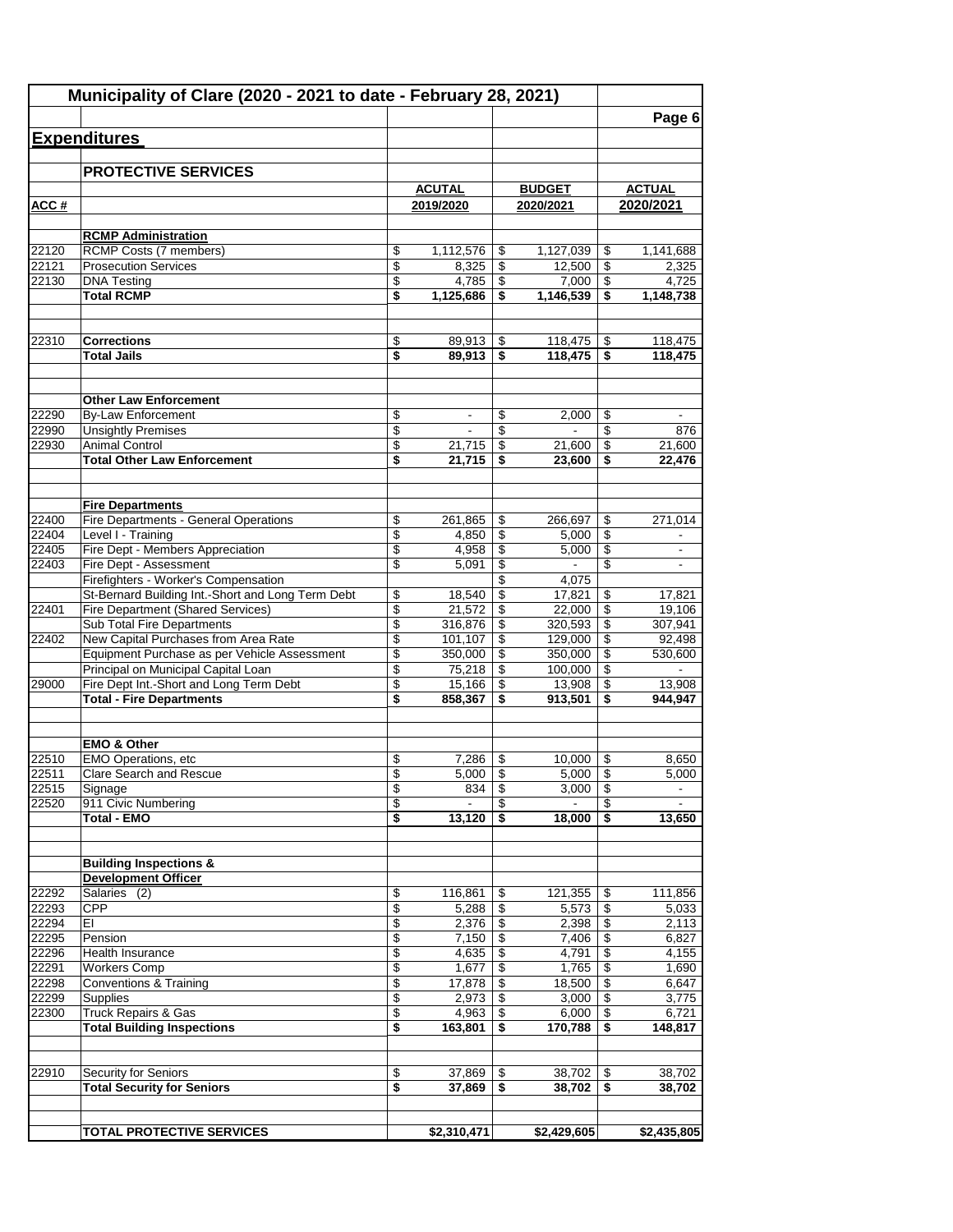|        | Municipality of Clare (2020 - 2021 to date - February 28, 2021) |               |              |               |            |               |
|--------|-----------------------------------------------------------------|---------------|--------------|---------------|------------|---------------|
|        |                                                                 |               |              |               |            | Page 7        |
|        | <b>Expenditures</b>                                             |               |              |               |            |               |
|        |                                                                 |               |              |               |            |               |
|        | <b>TRANSPORTATION SERVICES</b>                                  |               |              |               |            |               |
|        |                                                                 |               |              |               |            |               |
|        |                                                                 | <b>ACTUAL</b> |              | <b>BUDGET</b> |            | <b>ACTUAL</b> |
| Acct # |                                                                 | 2019/2020     |              | 2020/2021     |            | 2020/2021     |
|        | <b>Public Transit</b>                                           |               |              |               |            |               |
| 23500  | Transport de Clare                                              | \$<br>25,000  | \$           | 25,000        | \$         | 25,000        |
|        | <b>Sub-Total</b>                                                | \$<br>25,000  | $\mathbb{S}$ | 25,000        | \$         | 25,000        |
|        |                                                                 |               |              |               |            |               |
|        | <b>Sidewalks/Street Lights/Roads</b>                            |               |              |               |            |               |
| 23230  | <b>Repairs to Sidewalks</b>                                     | \$            | \$           | 1,500         | \$         | 411           |
| 23232  | Sidewalks - Snow Removal                                        | \$<br>43,911  | \$           | 46,107        | \$         | 34,580        |
| 23234  | Private Road Maintenance (By-Law 34)                            |               | \$           | 4,600         | \$         | 4,600         |
| 23250  | <b>Street Lights Area Rate</b>                                  | \$<br>19,529  | \$           | 23,274        | $\sqrt{3}$ | 22,875        |
| 23240  | Roads/Beach Access                                              | \$<br>8,755   | \$           | 2,000         |            |               |
| 23242  | Paving Manholes/Catch Basins                                    | \$<br>7,509   | \$           |               |            |               |
|        | <b>Sub-Total</b>                                                | \$<br>79,704  | \$           | 77,481        | \$         | 62,465        |
|        |                                                                 |               |              |               |            |               |
|        | <b>TOTAL TRANSP. SERVICES</b>                                   | \$<br>104,704 | \$           | 102,481       | \$         | 87,465        |
|        |                                                                 |               |              |               |            |               |
|        |                                                                 |               |              |               |            |               |
|        | <b>DEBT CHARGES</b>                                             |               |              |               |            |               |
| 28995  | Principal-CHC Loan (Yr.12of 20)                                 | \$<br>125,000 | \$           | 125,000       | \$         | 125,000       |
| 28995  | Principal - Fire Dept Loan (Yr 7 of 15)                         | \$<br>53,333  | \$           | 53,333        | \$         | 53,333        |
| 28995  | Principal -St-Bernard Firehall Loan (Yr 2 of 20)                | \$<br>28,851  | \$           | 28,851        | \$         | 28,851        |
|        | <b>TOTAL PRINCIPAL DEBT CHARGES</b>                             | \$<br>207,184 | \$           | 207,184       | \$         | 207,184       |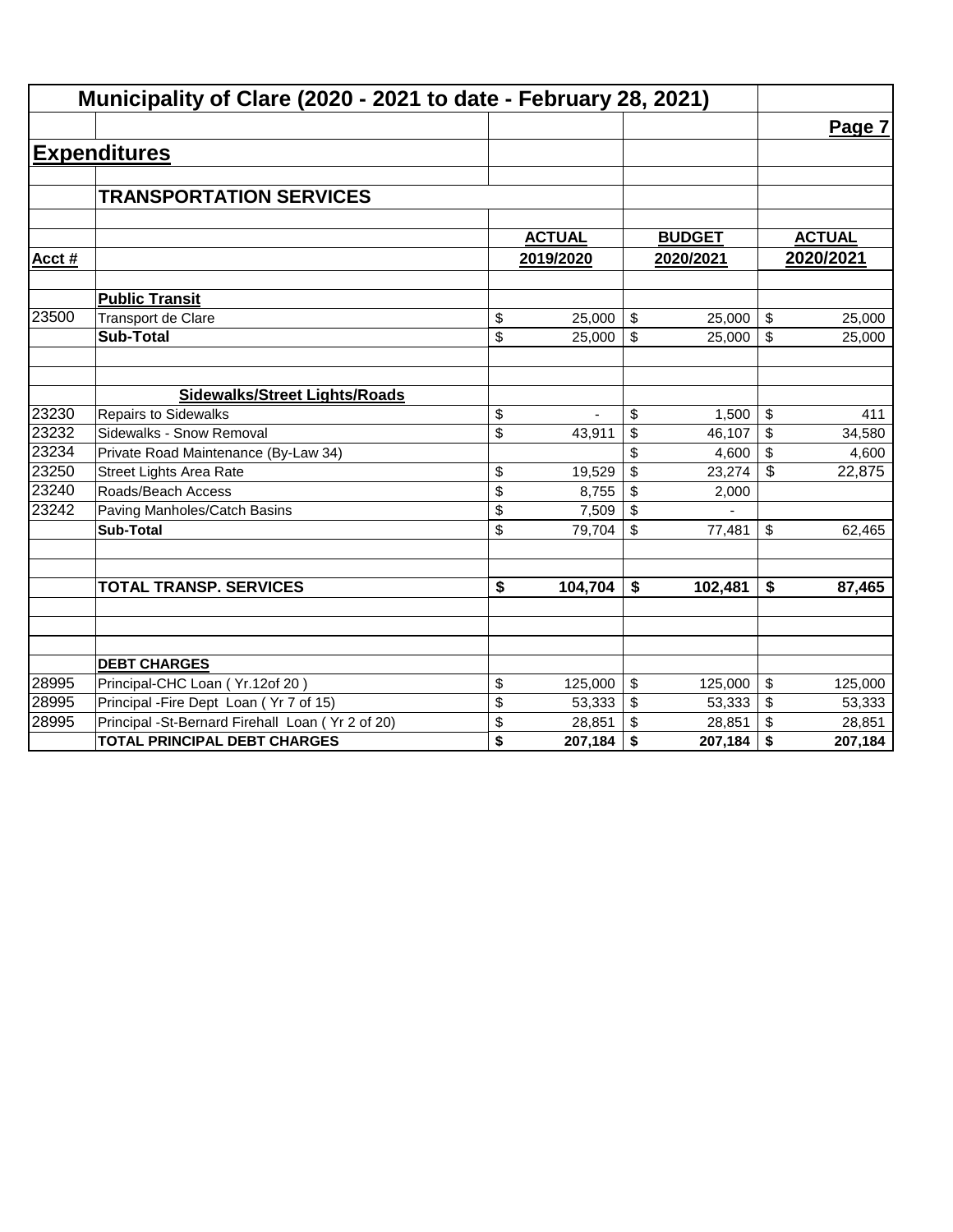|                | Municipality of Clare (2020 - 2021 to date - February 28, 2021) |                          |               |                                      |               |                                        |         |  |  |  |  |
|----------------|-----------------------------------------------------------------|--------------------------|---------------|--------------------------------------|---------------|----------------------------------------|---------|--|--|--|--|
|                |                                                                 |                          |               |                                      |               |                                        |         |  |  |  |  |
|                | <b>Expenditures</b>                                             |                          |               |                                      |               |                                        |         |  |  |  |  |
|                |                                                                 |                          |               |                                      |               |                                        |         |  |  |  |  |
|                |                                                                 |                          | <b>ACTUAL</b> |                                      | <b>BUDGET</b> |                                        |         |  |  |  |  |
|                |                                                                 |                          |               |                                      |               | <b>ACTUAL</b><br>2020/2021             |         |  |  |  |  |
| Acc#           | <b>ENVIRONMENTAL HEALTH SERVICES</b>                            |                          | 2019/2020     |                                      | 2020/2021     |                                        |         |  |  |  |  |
|                | <b>Sewer - General Operations</b>                               |                          |               |                                      |               |                                        |         |  |  |  |  |
| 24200          | <b>Training and Conferences</b>                                 | \$                       | 3,249         | \$                                   | 3,500         | $\boldsymbol{\mathsf{S}}$              | 1,362   |  |  |  |  |
| 24210          | Wages - 1FTE 1PTE                                               | \$                       | 80,446        | \$                                   | 81,796        | \$                                     | 69,209  |  |  |  |  |
| 24216          | CPP                                                             | \$                       | 3,813         | \$                                   | 3,927         | \$                                     | 3,374   |  |  |  |  |
| 24217          | EI                                                              | \$                       | 1,778         | \$                                   | 1,767         | \$                                     | 1,448   |  |  |  |  |
| 24218          | Pension Plan                                                    | \$                       | 4,602         | \$                                   | 5,052         | \$                                     | 4,659   |  |  |  |  |
| 24219          | Group Insurance                                                 | \$                       | 2,769         | \$                                   | 2,948         | \$                                     | 2,552   |  |  |  |  |
| 24222          | <b>Workers Comp</b>                                             | \$                       | 1,203         | \$                                   | 1,251         | \$                                     | 1,114   |  |  |  |  |
| 24221          | Truck Maintenance, & Gas                                        | \$                       | 8,603         | \$                                   | 7,750         | \$                                     | 7,564   |  |  |  |  |
| 24223          | Public Works Garage (Belliveau Cove)                            | $\overline{\mathcal{S}}$ | 6,280         | \$                                   | 3,500         | \$                                     | 2,469   |  |  |  |  |
| 24295          | Snow Removal (all locations)                                    | \$                       | 1,722         | \$                                   | 3,000         | \$                                     | 1,295   |  |  |  |  |
|                | <b>Sub-Total Sewer - General Operations</b>                     | \$                       | 114,465       | \$                                   | 114,491       | \$                                     | 95,046  |  |  |  |  |
|                |                                                                 |                          |               |                                      |               |                                        |         |  |  |  |  |
|                | <b>Sewage Treatment Plant Operations</b>                        |                          |               |                                      |               |                                        |         |  |  |  |  |
|                | Meteghan                                                        |                          |               |                                      |               |                                        |         |  |  |  |  |
| 24211          | Sewer Hydro                                                     | \$                       | 18,277        | \$                                   | 18,500        | \$                                     | 18,077  |  |  |  |  |
| 24212          | Supplies & Repairs                                              | \$                       | 18,203        | \$                                   | 18,350        | $\boldsymbol{\mathsf{s}}$              | 21,136  |  |  |  |  |
| $\sqrt{24214}$ | Testing                                                         | \$                       | 2,090         | \$                                   | 2,100         | $\boldsymbol{\mathsf{S}}$              | 1,483   |  |  |  |  |
|                | <b>Sub-Total Meteghan</b>                                       | \$                       | 38,570        | \$                                   | 38,950        | \$                                     | 40,696  |  |  |  |  |
|                |                                                                 |                          |               |                                      |               |                                        |         |  |  |  |  |
|                | <b>Sewage Treatment Plant Operations</b>                        |                          |               |                                      |               |                                        |         |  |  |  |  |
|                | <b>Church Point</b>                                             |                          |               |                                      |               |                                        |         |  |  |  |  |
| 24241          | Hydro                                                           | \$                       | 8,083         | \$                                   | 8,500         | \$                                     | 6,987   |  |  |  |  |
| 24242          | Supplies & Repairs                                              | \$                       | 7,275         | \$                                   | 6,800         | \$                                     | 5,722   |  |  |  |  |
| 24244          | Testing                                                         | \$                       | 2,090         | \$                                   | 2,100         | \$                                     | 1,286   |  |  |  |  |
|                | <b>Sub-Total Church Point</b>                                   | \$                       | 17.448        | \$                                   | 17,400        | \$                                     | 13,995  |  |  |  |  |
|                |                                                                 |                          |               |                                      |               |                                        |         |  |  |  |  |
|                | <b>Belliveau Cove</b>                                           |                          |               |                                      |               |                                        |         |  |  |  |  |
| 24290          | Hydro                                                           | \$                       | 6,953         | \$                                   | 6,800         | \$                                     | 6,588   |  |  |  |  |
| 24291          | Supplies & Repairs                                              | \$                       | 6,820         | \$                                   | 10,900        | $\boldsymbol{\mathsf{S}}$              | 7,486   |  |  |  |  |
| 24292          | Testing                                                         | \$                       | 1,905         | \$                                   | 2,100         | $\sqrt[6]{3}$                          | 1,572   |  |  |  |  |
|                | <b>Sub-Total Belliveau Cove</b>                                 | \$                       | 15,678        | $\overline{\boldsymbol{\mathsf{s}}}$ | 19,800        | $\overline{\boldsymbol{\mathfrak{s}}}$ | 15,646  |  |  |  |  |
|                |                                                                 |                          |               |                                      |               |                                        |         |  |  |  |  |
| 24201          | Insurance - Sewer Systems                                       | \$                       | 8,624         | \$                                   | 8,243         | \$                                     | 8,243   |  |  |  |  |
|                | <b>Sub-Total Insurance</b>                                      | \$                       | 8,624         | $\overline{\boldsymbol{\mathsf{s}}}$ | 8,243         | $\overline{\bullet}$                   | 8,243   |  |  |  |  |
|                |                                                                 |                          |               |                                      |               |                                        |         |  |  |  |  |
|                | <b>TOTAL SEWER COSTS</b>                                        | \$                       | 194,785       | \$                                   | 198,884       | \$                                     | 173,625 |  |  |  |  |
|                |                                                                 |                          |               |                                      |               |                                        |         |  |  |  |  |
|                |                                                                 |                          |               |                                      |               |                                        |         |  |  |  |  |
|                |                                                                 |                          |               |                                      |               |                                        |         |  |  |  |  |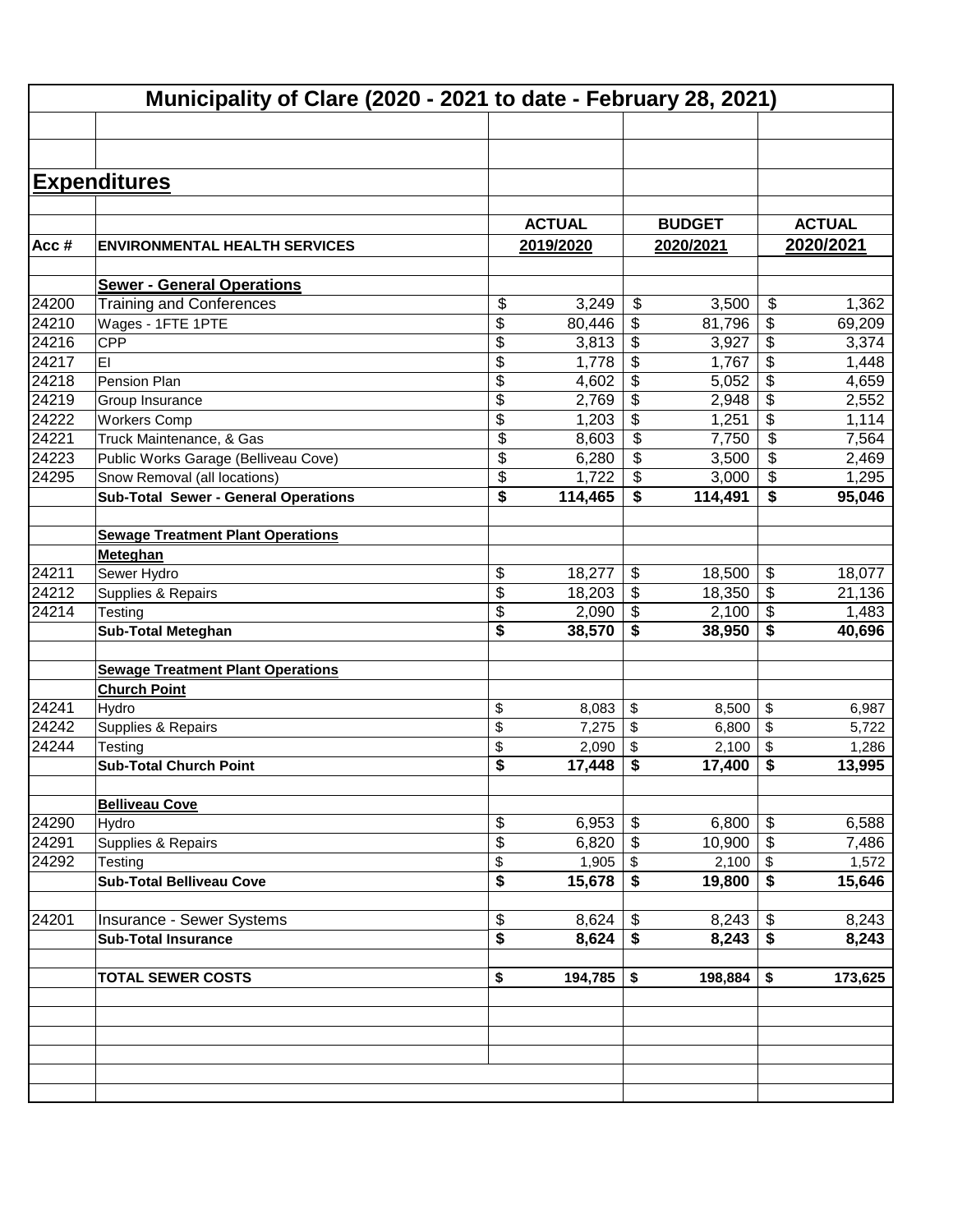|       | Municipality of Clare (2020 - 2021 to date - February 28, 2021) |                 |               |                          |           |                         |               |
|-------|-----------------------------------------------------------------|-----------------|---------------|--------------------------|-----------|-------------------------|---------------|
|       |                                                                 |                 |               |                          |           |                         | Page 9        |
|       | <b>IENVIRONMENTAL HEALTH SERVICES - CONT'D</b>                  |                 |               |                          |           |                         |               |
|       |                                                                 |                 |               |                          |           |                         |               |
|       | <b>Expenditures</b>                                             |                 |               |                          |           |                         |               |
|       |                                                                 |                 | <b>ACTUAL</b> | <b>BUDGET</b>            |           |                         | <b>ACTUAL</b> |
| Acc#  | <b>SOLID WASTE SERVICES</b>                                     |                 | 2019/2020     |                          | 2020/2021 |                         | 2020/2021     |
|       | <b>Garbage/Collection\Tipping Fees/Other</b>                    |                 |               |                          |           |                         |               |
| 24320 | Garbage & Waste Collections                                     | \$              | 460,471       | \$                       | 483,499   | \$                      | 442,220       |
| 24300 | <b>Transfer Station Operations</b>                              | \$              | 58,012        | \$                       | 53,000    | \$                      | 54,384        |
| 24301 | <b>Landfill Closure</b>                                         | $\overline{\$}$ | 30,204        | \$                       | 45,000    | \$                      | 32,671        |
| 24321 | Recycling - Tipping Fees (Blue Bags)                            | $\overline{\$}$ | 93,448        | \$                       | 104,000   | \$                      | 119,400       |
| 24322 | <b>Organic Tipping Fees</b>                                     | \$              | 63,584        | \$                       | 73,000    | $\overline{\$}$         | 65,203        |
| 24304 | Queens Tipping Fees (\$102.26)                                  | \$              | 330,696       | \$                       | 363,456   | \$                      | 285,697       |
| 24342 | Solid Waste Schedules, Green Carts, etc                         | \$              | 11,934        | \$                       | 12,200    | \$                      | 8,879         |
| 24340 | Landfill Wages (3)                                              | \$              | 138,330       | $\overline{\mathcal{L}}$ | 153,203   | $\overline{\$}$         | 134,608       |
| 24343 | <b>CPP</b>                                                      | \$              | 6,467         | \$                       | 7,308     | $\overline{\$}$         | 6,523         |
| 24344 | EI                                                              | \$              | 3,117         | \$                       | 3,390     | $\overline{\$}$         | 2,942         |
| 24345 | Pension Plan                                                    | \$              | 8,259         | \$                       | 8,981     | $\overline{\$}$         | 8,153         |
| 24346 | <b>Health Insurance</b>                                         | \$              | 1,470         | \$                       | 1,137     | $\overline{\mathbf{S}}$ | 932           |
| 24347 | <b>Workers Comp</b>                                             | \$              | 2,068         | \$                       | 2,344     | \$                      | 2,203         |
| 24348 | Property Insurance                                              | \$              | 3,013         | \$                       | 3,428     | \$                      | 3,428         |
| 24341 | Waste Check (Administration)                                    | \$              | 23,386        | \$                       | 24,014    | \$                      | 23,386        |
| 24303 | Illegal Dump Clean-Up                                           | \$              | 3,410         | \$                       | 4,500     | \$                      | 240           |
| 23244 | Community Cleanup Program - (\$150/km)                          | \$              | 9,334         | \$                       | 10,000    | \$                      | 4,690         |
| 24349 | Miscellaneous                                                   | \$              |               |                          |           |                         |               |
|       | <b>Sub-Total Garbage</b>                                        | \$              | 1,247,203     | \$                       | 1,352,460 | \$                      | 1,195,561     |
|       | <b>Total Garbage/Recycling</b>                                  | \$              | 1,247,203     | \$                       | 1,352,460 | \$                      | 1,195,561     |
|       | <b>TOTAL ENVIRONMENTAL HEALTH</b>                               | \$              | 1,441,988     | \$                       | 1,551,344 | \$                      | 1,369,186     |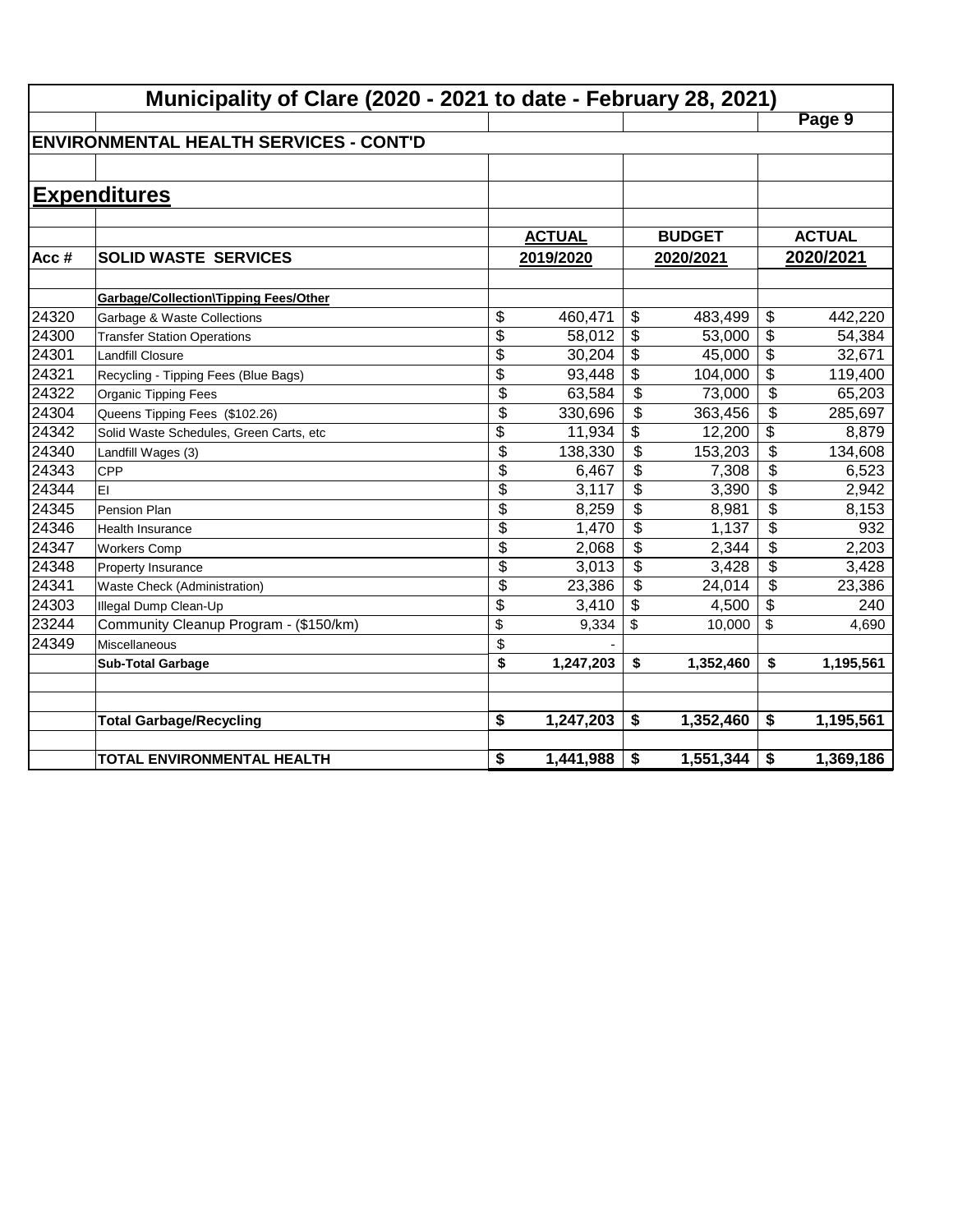|       | Municipality of Clare (2020 - 2021 to date - February 28, 2021) |                 |               |               |                                  |               |
|-------|-----------------------------------------------------------------|-----------------|---------------|---------------|----------------------------------|---------------|
|       |                                                                 |                 |               |               |                                  | Page $10$     |
|       | <b>Expenditures</b>                                             |                 |               |               |                                  |               |
|       |                                                                 |                 |               |               |                                  |               |
|       |                                                                 |                 |               |               |                                  |               |
|       |                                                                 |                 | <b>ACTUAL</b> | <b>BUDGET</b> |                                  | <b>ACTUAL</b> |
| ACC#  |                                                                 |                 | 2019/2020     | 2020/2021     |                                  | 2020/2021     |
|       | <b>Public Health Services</b>                                   |                 |               |               |                                  |               |
|       | Clare Health Centre                                             |                 |               |               |                                  |               |
| 25500 | Adm(Manager/Secretaries/Patient Attendants/Cleaners)            | \$              | 309,634       | 369992        | \$                               | 315,162       |
| 25502 | <b>CPP</b>                                                      | \$              | 13,742        | 17524         | \$                               | 14,892        |
| 25503 | EI                                                              | \$              | 6,716         | 7903          | $\overline{\boldsymbol{\theta}}$ | 6,971         |
| 25504 | Pension                                                         | \$              | 14,787        | 13803         | $\overline{\$}$                  | 11,863        |
| 25505 | <b>Health Insurance</b>                                         | \$              | 6,347         | 8990          | $\overline{\$}$                  | 7,007         |
| 25522 | <b>Workers Comp</b>                                             | \$              | 4,559         | 5569          | $\overline{\boldsymbol{\theta}}$ | 5,144         |
| 25510 | <b>Office Supplies</b>                                          | \$              | 7,980         | 8000          | $\overline{\$}$                  | 10,999        |
| 25511 | <b>Medical Supplies</b>                                         | $\overline{\$}$ | 11,129        | 18000         | \$                               | 19,422        |
| 25513 | <b>MedAccess</b>                                                | \$              | 18,080        | 22632         | \$                               | 23,092        |
| 25514 | IT Support - 45%                                                | \$              | 263           | 21866         | \$                               | 23,632        |
| 25515 | Travel/Training                                                 | \$              | 2,417         | 3500          | \$                               | 995           |
| 25520 | Cleaning Supplies (incl.strip & wax floors)                     | $\overline{\$}$ | 4,963         | 7000          | $\boldsymbol{\mathsf{S}}$        | 6,709         |
| 25529 | Telephone, Internet, Telehealth                                 | \$              | 7,000         | 7000          | $\sqrt[6]{3}$                    | 7,786         |
| 25530 | Hydro                                                           | \$              | 23,737        | 26000         | $\overline{\mathcal{S}}$         | 21,407        |
| 25540 | Sewer Services (7 units @ \$200.00 ea)                          | \$              | 1,400         | 1400          | $\boldsymbol{\mathsf{s}}$        | 1,400         |
| 25560 | Snow Removal/Mowing/Gardening                                   | \$              | 5,001         | 5500          | \$                               | 2,384         |
| 25570 | Maintenance and Repairs                                         | \$              | 34,480        | 25000         | \$                               | 19,190        |
| 25525 | <b>Small Equipment</b>                                          | \$              | 7,427         | 4720          | \$                               | 10,088        |
| 25571 | Property Insurance                                              | \$              | 5,148         | 5756          | $\sqrt{3}$                       | 5,756         |
| 25572 | Misc. Purchases                                                 | \$              | 1,482         | 3500          | $\sqrt{3}$                       | 1,505         |
|       | <b>Sub-Total</b>                                                | \$              | 486,292       | $583655$ \$   |                                  | 515,405       |
|       | <b>New Recruitment</b>                                          |                 |               |               |                                  |               |
| 25900 | Doctor Recruitment & Incentive                                  | \$              | 6,543         | 5000          | $\frac{1}{2}$                    | 55,834        |
|       | <b>Storage Building (Repairs)</b>                               | \$              |               |               |                                  |               |
|       | <b>Sub-Total</b>                                                | \$              | 6,543         | $5000$ \$     |                                  | 55,834        |
|       |                                                                 |                 |               |               |                                  |               |
|       | <b>Low Income Seniors Housing</b>                               |                 |               |               |                                  |               |
| 28233 | Housing Commission - Operating deficit                          | \$              | 38,841        | $38000$ \$    |                                  | 41,440        |
|       | <b>Sub-Total</b>                                                | \$              | 38,841        | $38000$ \$    |                                  | 41,440        |
|       |                                                                 |                 |               |               |                                  |               |
|       | <b>Sub Total - Public Health Services</b>                       | \$              | 531,676       | $626655$ \$   |                                  | 612,679       |
|       |                                                                 |                 |               |               |                                  |               |
| 29000 | Interest on Short & Long-Term Debt - CHC                        | \$              | 37,963        | $34850$ \$    |                                  | 34,850        |
|       | <b>Sub Total Interest - CHC</b>                                 | \$              | 37,963        | $34850$ \$    |                                  | 34,850        |
|       | TOTAL PUBLIC HEALTH SERVICES                                    |                 | \$569,639     | 661505        |                                  | \$647,529     |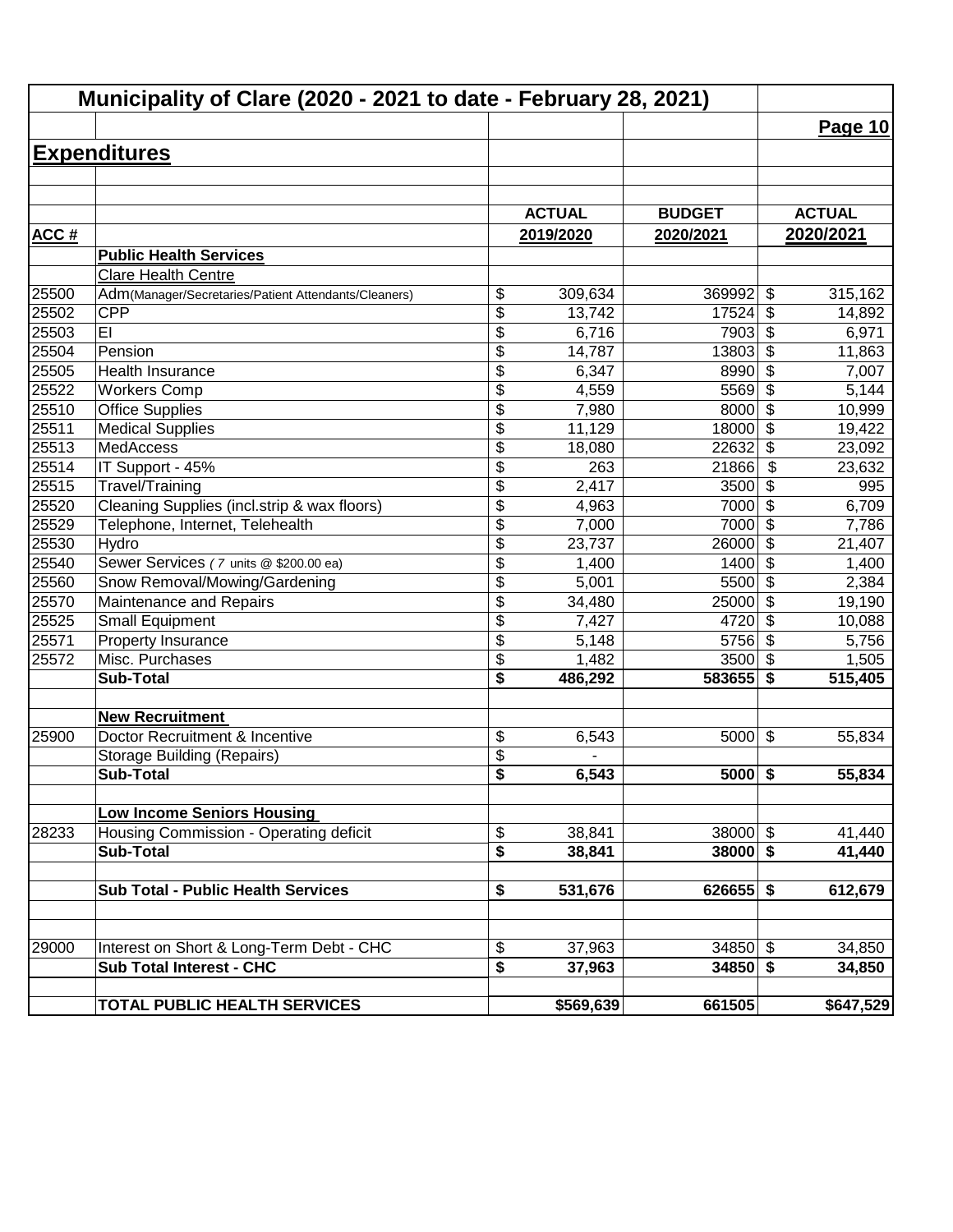|       | Municipality of Clare (2020 - 2021 to date - February 28, 2021) |                                      |               |                            |               |                            |               |
|-------|-----------------------------------------------------------------|--------------------------------------|---------------|----------------------------|---------------|----------------------------|---------------|
|       | <b>Expenditures</b>                                             |                                      |               |                            |               | Page 11                    |               |
|       | <b>ENVIRONMENTAL DEVELOPMENT SERVICES</b>                       |                                      |               |                            |               |                            |               |
|       |                                                                 |                                      | <b>ACTUAL</b> |                            | <b>BUDGET</b> |                            | <b>ACTUAL</b> |
| ACC#  |                                                                 |                                      | 2019/2020     |                            | 2020/2021     |                            | 2020/2021     |
|       | <b>Environmental Planning &amp; Zoning</b>                      |                                      |               |                            |               |                            |               |
| 26110 | Planning (meetings, etc)                                        | \$                                   | 2,844         | $\boldsymbol{\mathsf{\$}}$ | 2,000         | $\boldsymbol{\mathsf{\$}}$ | 694           |
| 26220 | <b>Sub-Division Regulations</b>                                 | $\overline{\$}$                      | 3,765         | $\overline{\mathcal{L}}$   | 2,000         | $\overline{\mathcal{S}}$   | 4,097         |
| 26221 | <b>By-law Review</b>                                            | \$                                   | 2,599         | \$                         | 5,000         | $\boldsymbol{\mathsf{\$}}$ | 1,288         |
|       | <b>Sub-Total</b>                                                | $\overline{\$}$                      | 9,208         | \$                         | 9,000         | \$                         | 6,078         |
|       | <b>Environmental Development Serv.</b>                          |                                      |               |                            |               |                            |               |
| 28467 | Regional Enterprise Networks(WREN)                              | \$                                   | 45,621        | \$                         | 45,621        | $\boldsymbol{\mathsf{\$}}$ | 45,621        |
|       |                                                                 | $\overline{\boldsymbol{s}}$          | 45,621        | \$                         | 45,621        | \$                         | 45,621        |
|       |                                                                 |                                      |               |                            |               |                            |               |
|       | TOTAL ENVIRONMENT DEVELOPMENT                                   | $\overline{\boldsymbol{\mathsf{s}}}$ | 54,829        | \$                         | 54,621        | \$                         | 51,699        |
|       |                                                                 |                                      |               |                            |               |                            |               |
|       |                                                                 |                                      |               |                            |               |                            |               |
|       |                                                                 |                                      |               |                            |               |                            |               |
|       |                                                                 |                                      |               |                            |               |                            |               |
|       |                                                                 |                                      |               |                            |               |                            |               |
|       |                                                                 |                                      |               |                            |               |                            |               |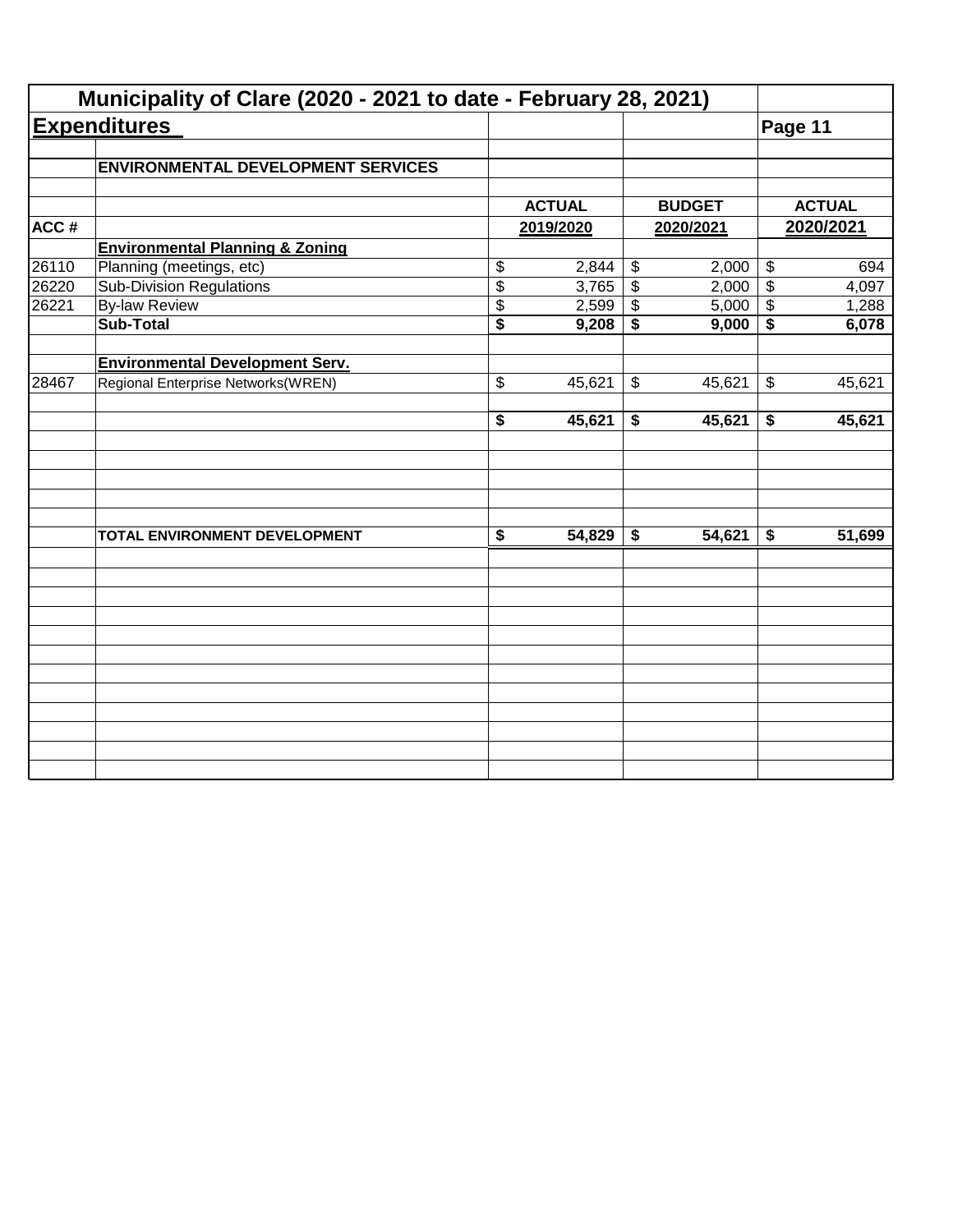| Municipality of Clare (2020 - 2021 to date - February 28, 2021) |                                                                             |                         |                            |                                |                                            |                       |                            |
|-----------------------------------------------------------------|-----------------------------------------------------------------------------|-------------------------|----------------------------|--------------------------------|--------------------------------------------|-----------------------|----------------------------|
|                                                                 | <b>Expenditures</b>                                                         |                         |                            |                                |                                            |                       | Page 12                    |
|                                                                 |                                                                             |                         |                            |                                |                                            |                       |                            |
|                                                                 | <b>RECREATION &amp; CULTURAL SERVICES</b>                                   |                         |                            |                                |                                            |                       |                            |
|                                                                 |                                                                             |                         | <b>ACTUAL</b><br>2019/2020 |                                | <b>BUDGET</b><br>2020/2021                 |                       | <b>ACTUAL</b><br>2020/2021 |
|                                                                 | <b>COMMUNITY DEVELOPMENT</b>                                                |                         |                            |                                |                                            |                       |                            |
|                                                                 | Economic Development                                                        |                         |                            |                                |                                            |                       |                            |
|                                                                 | Tourism                                                                     | \$                      | 212,465                    | \$                             | 282,728                                    | \$                    | 225,214                    |
|                                                                 | Recreation                                                                  | \$                      | 208,935                    | \$                             | 204,779                                    |                       | 131,907                    |
|                                                                 | <b>Building</b>                                                             |                         |                            |                                |                                            |                       |                            |
|                                                                 | <b>Community Development Admin</b>                                          | \$                      | 170,864                    | \$                             | 215,025                                    | \$                    | 191,761                    |
| 26290<br>26291                                                  | - GranFondo Registration<br>- GranFondo Logistics                           | \$<br>\$                | 33,180<br>21,530           | $\overline{\$}$<br>\$          | 35,500<br>23.900                           | $\overline{\$}$<br>\$ | (176)                      |
| 26292                                                           | - GranFondo Administration                                                  | \$                      | 8,116                      | \$                             | 7,500                                      | \$                    | 2,066                      |
| 26293                                                           | - GranFondo Hospitality                                                     | \$                      | 38,618                     | \$                             | 41,350                                     | \$                    | $\blacksquare$             |
| 26294                                                           | - GranFondo Safety                                                          | \$                      | 10,315                     | \$                             | 11,000                                     | \$                    | $\overline{\phantom{a}}$   |
| 26295                                                           | - GranFondo Volunteer                                                       | \$                      | 5,366                      | \$                             | 6,550                                      | \$                    | $\mathbf{r}$               |
| 26296                                                           | - GranFondo Marketing                                                       | \$                      | 23,903                     | \$                             | 25,000                                     | \$                    | 4,109                      |
| 26297                                                           | - GranFondo Learn to Fondo                                                  | $\overline{\mathbb{S}}$ | 534                        | $\overline{\mathcal{S}}$       | 1,200                                      | \$                    |                            |
|                                                                 | GranFondo Total                                                             | \$                      | 141.562                    | \$                             | 152,000                                    | \$                    | 5,999                      |
| 26000                                                           | $-CMA$ 2024                                                                 |                         | 19,926                     |                                | 50,000                                     | \$                    | 100,000                    |
|                                                                 | 26005 Communauté accueillante                                               |                         |                            |                                | 102,000                                    |                       | 30,693                     |
|                                                                 | 26010 Iris Communications                                                   |                         |                            |                                |                                            |                       | 21,901                     |
|                                                                 |                                                                             | \$                      | 753,752                    | \$                             | 1,006,532                                  | \$                    | 707,474                    |
|                                                                 |                                                                             |                         |                            |                                |                                            |                       |                            |
|                                                                 | <b>Building &amp; Facilities</b>                                            |                         |                            |                                |                                            |                       |                            |
| 27250                                                           | Meteghan Library - Janitorial                                               | \$                      | 5,533                      | \$                             | 6,200                                      | \$                    | 3,203                      |
| 27253                                                           | Meteghan Library Branch                                                     | \$                      | 24,865                     | \$                             | 16,000                                     | \$                    | 10,193                     |
| 27254                                                           | Extra Hours per week (Library Branch)                                       | \$                      | 2,295                      | \$                             | 2,300                                      | \$                    |                            |
| 28472                                                           | Western Regional Library                                                    | \$                      | 53,377                     | $\overline{\$}$                | 53,377                                     | \$                    | 53,377                     |
| 27180                                                           | <b>Wentworth Lake Park</b>                                                  | \$                      | 46                         | $\mathsf{\$}$                  | $\blacksquare$                             | \$                    | 839                        |
| 27179                                                           | Belliveau Cove Dev./Wharf/Insurance                                         | \$                      | 16,127                     | \$                             | 17,108                                     | \$                    | 13,786                     |
| 27255<br>27256                                                  | Hub Culturel/Cultural Hub/CIFA Building<br><b>Havelock Community Centre</b> | \$<br>\$                | 20,424<br>2,486            | \$<br>\$                       | 11,000<br>2,500                            | \$<br>\$              | 16,296<br>4,922            |
| 27257                                                           | Meteghan Park                                                               | \$                      | 3,677                      | \$                             | 4,200                                      | \$                    | 2,450                      |
| 27258                                                           | Ground Search & Rescue Building                                             | \$                      | 2,409                      | \$                             | 2,793                                      | \$                    | 2,644                      |
| 27259                                                           | Eco Park - Insurance                                                        | \$                      | 10,211                     | $\overline{\$}$                | 11,279                                     | \$                    | 11,279                     |
| 27260                                                           | Eco Park - Operations (hydro, etc)                                          | \$                      | 33,943                     | \$                             | 10,000                                     | \$                    | 23,444                     |
| 27270                                                           | Clare Veteran Centre (General Operations)                                   | \$                      | 28,339                     | \$                             | 30,000                                     | \$                    | 17,254                     |
| 27271                                                           | Clare Veteran Centre (Insurance)                                            | \$                      | 8,160                      | \$                             | 9,134                                      | \$                    | 9,134                      |
| 27279                                                           | Écoles JMGay & St-Albert                                                    | \$                      | 7,310                      | \$                             |                                            | \$                    | 657                        |
| 28700                                                           | Tent / Trailer Rental                                                       | \$                      | $7,199$   \$               |                                | $7,000$ \$                                 |                       | 550                        |
|                                                                 | <b>Total Building &amp; Facilities</b>                                      | \$                      | 226,401                    | \$                             | $182,891$ \$                               |                       | 170,029                    |
|                                                                 | <b>Cultural Services</b>                                                    |                         |                            |                                |                                            |                       |                            |
| 27290                                                           | Societe Historique (Point a Major Insurance)                                | \$                      | 823                        | - \$                           | 850                                        | S.                    | 850                        |
| 27900                                                           | Contribution to Festival Acadien                                            | \$                      | 20,000                     | \$                             | 20,000                                     | \$                    | 20,000                     |
|                                                                 | Productions le Moulin                                                       | \$                      | 1,000                      | \$                             | 1,000                                      |                       |                            |
|                                                                 | New France - Electric City<br>Société édifice Ste-Marie de la Pointe        | \$<br>\$                | 5,000<br>10,000            | $\overline{\mathcal{F}}$<br>\$ | $\overline{\phantom{a}}$<br>$\blacksquare$ |                       |                            |
|                                                                 | Centre acadien - Historic NS                                                | \$                      | 7,897                      | \$                             | $\overline{\phantom{a}}$                   |                       |                            |
|                                                                 | <b>Clare Curling Association</b>                                            |                         |                            | \$                             | 500                                        |                       |                            |
|                                                                 | <b>Council Commitment to Special Projects</b>                               |                         |                            |                                |                                            |                       |                            |
|                                                                 | - Gran Fondo                                                                | \$                      |                            | \$                             |                                            | \$                    |                            |
|                                                                 | <b>Total Cultural Services</b>                                              | \$                      | 44,720                     | \$                             | 22,350                                     | S.                    | 20,850                     |
|                                                                 | <u>Other</u>                                                                |                         |                            |                                |                                            |                       |                            |
| 27295                                                           | Université Ste-Anne                                                         | \$                      | 50,000                     | \$                             |                                            | \$                    |                            |
|                                                                 | Yarmouth Hospital Foundation                                                | \$                      | 5,000                      | \$                             | 5,000                                      | \$                    | 5,000                      |
|                                                                 | <b>Total Other</b>                                                          | \$                      | 55,000                     | \$                             | 5,000                                      | \$                    | 5,000                      |
|                                                                 |                                                                             |                         |                            |                                |                                            |                       |                            |
|                                                                 | TOTAL COMMUNITY DEVELOPMENT AND CULTURAL SERVICES                           | S                       | 1,079,873                  | \$                             | 1,216,773                                  | \$                    | 903,353                    |